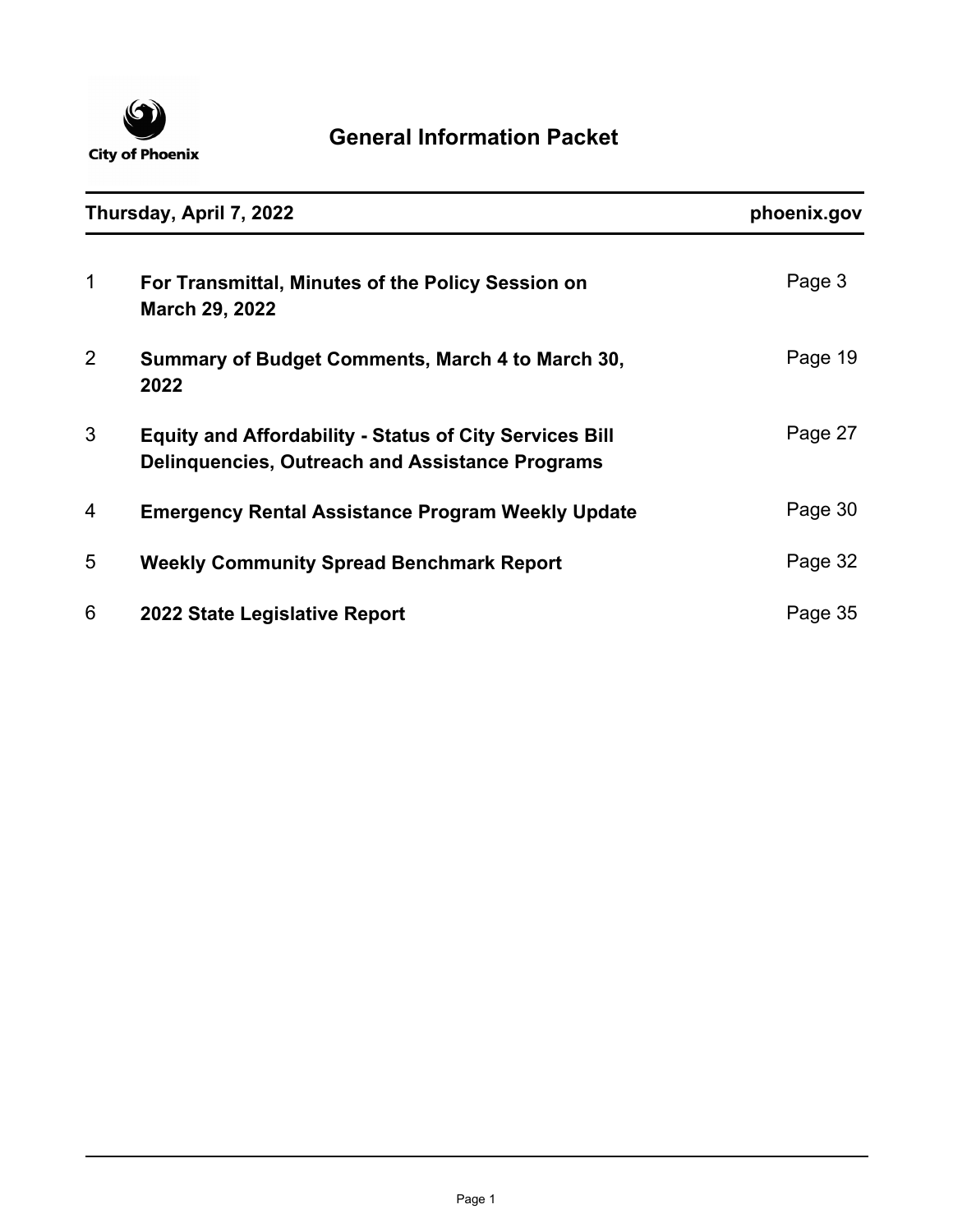

Report

Date: 4/7/2022, Item No. 2

## Summary of Budget Comments, March 4 to March 30, 2022

This report transmits resident budget comments received by the Budget and Research Department between March 4 and March 30, 2022.

## Summary

Each month staff provides a monthly report to City Council summarizing comments received on the budget directly to the Budget and Research Department via phone and email. Comments received are responded to by Budget and Research staff and/or the appropriate City department.

Virtual Community Budget Hearings are being held from Saturday, April 2, 2022 through Friday, April 15, 2022, to gather feedback on the City Manager's 2022-23 Proposed Trial Budget. Future General Information Packet reports will include a summary of community feedback, as well as minutes from the hearings, electronic and voicemail comments, FundPHX submissions, and social media statistics.

## Summary of Community Feedback

Below is a summary of the comments received on the budget in February and March 2022.

## Comments for additional funding/support of the budget:

- · (48) in support of installing pickleball courts at city parks, including (46) comments for Desert Foothills Park in Ahwatukee, (1) for Roadrunner and Paradise Valley Parks, and (1) for G.R. Herberger Park.
- · (12) in support of street enhancements for roadway safety, including (10) comments specifically calling for traffic calming measures citywide.
- · (8) additional funding for Police and to hire more officers.
- · (3) additional funding to make the Gated Alley Pilot Program permanent.
- · (2) additional funding to plant more native shade trees.
- · (2) additional funding for Parks and Recreation.
- · (2) additional funding for affordable housing, including (1) for housing individuals experiencing homelessness.
- · (2) additional funding to include 19th Avenue neighborhoods in the 27th Avenue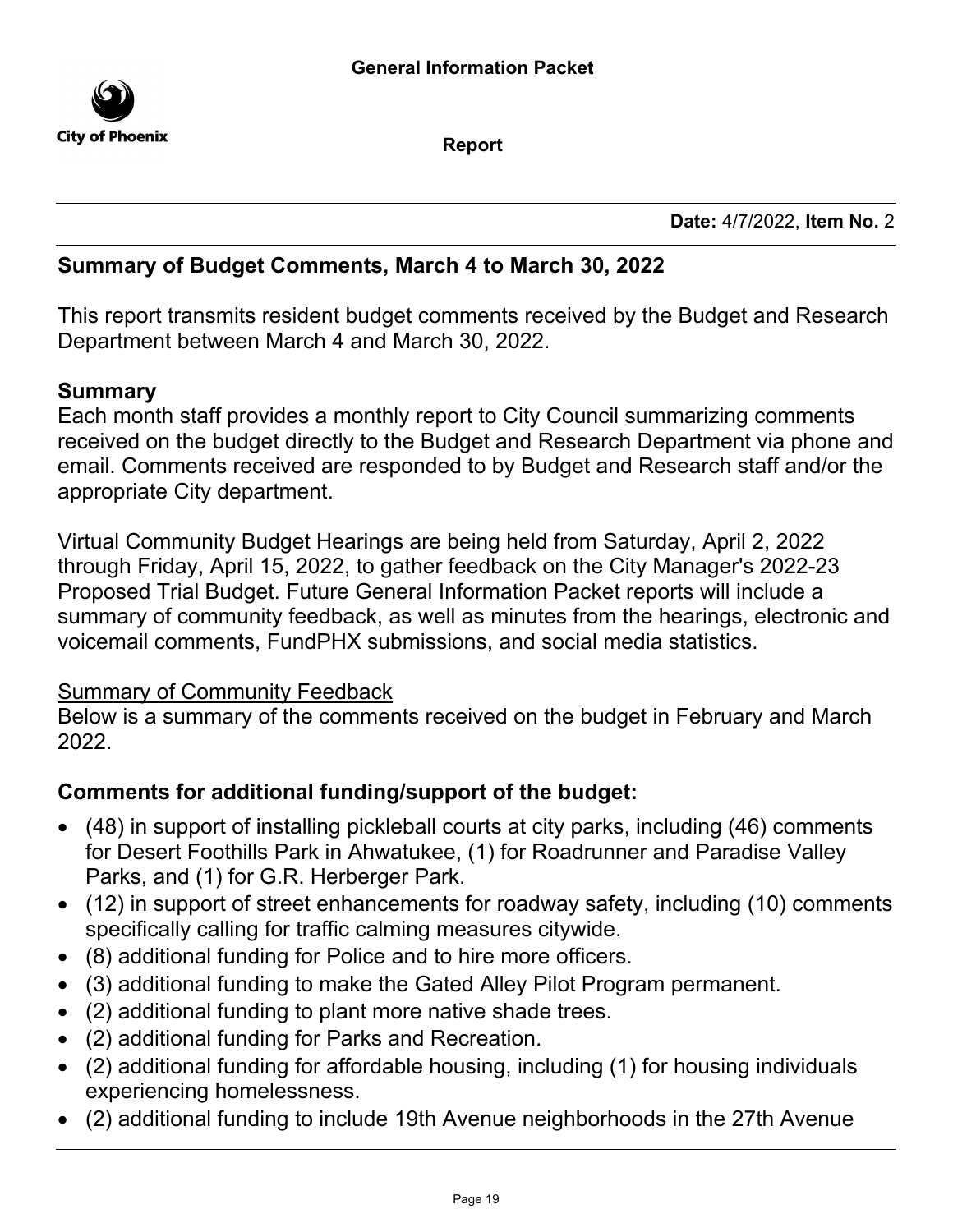Corridor Safety Plan.

· (1) additional funding for community gardens and gardening education.

# Comments for reduced funding/opposition of the budget:

- (2) reduced funding for Light Rail.
- · (1) in opposition of increased funding for Police or in favor of reducing the Police budget.

# General comments received:

- · (2) promoted using electronic communication for the City Services bill to reduce costs associated with hard copy mail.
- · (1) promoted rescinding tax-exempt status for churches.

Attachment A transmits a summary of the electronic and voicemail comments regarding the budget for March 4 through March 30, 2022.

## Responsible Department

This item is submitted by City Manager Jeffrey Barton and the Budget and Research Department.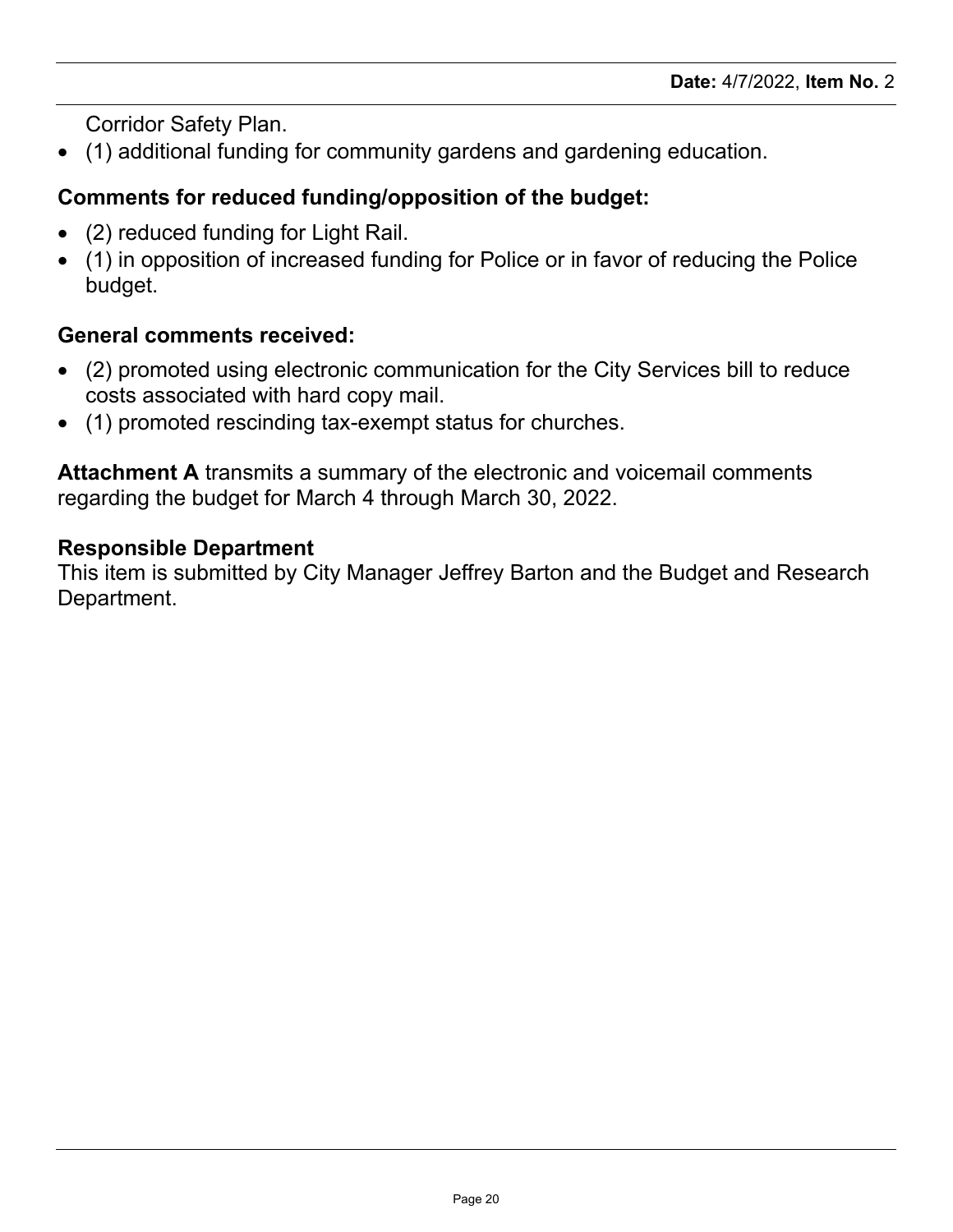### **ATTACHMENT A**



**To:** Jeffrey Barton City Manager

**Date:** April 1, 2022

**From:** Amber Williamson Budget and Research Director

**Subject:** BUDGET COMMENTS SUMMARY MARCH 4 – MARCH 30, 2022

This report transmits a summary of the comments received in the Budget and Research e-mail inbox and voice mailbox regarding the budget from March 4 – March 30, 2022. In total, staff received and responded to 68 emails. No calls or voicemails with community budget feedback were received.

Virtual Community Budget Hearings will be held from Saturday, April 2, 2022 through Friday, April 15, 2022. Future General Information Packet reports will include a summary of community feedback, as well as minutes from the hearings, electronic and voicemail comments, FundPHX submissions, and social media statistics.

At [www.phoenix.gov/Budget,](http://www.phoenix.gov/Budget) residents can access the 2022-23 City Manager's Trial Budget, Virtual Community Budget Hearing Information, and other detailed budget information. Under Virtual Community Budget Hearings, residents can view the following:

- Information on how to participate in Virtual Community Budget Hearings
- Schedule of the Virtual Community Budget Hearings
- 2022-23 Budget Tabloid in English and Spanish
- FundPHX Budgeting Tool
- Budget Hearing presentation video
- Videos of completed Virtual Community Budget Hearings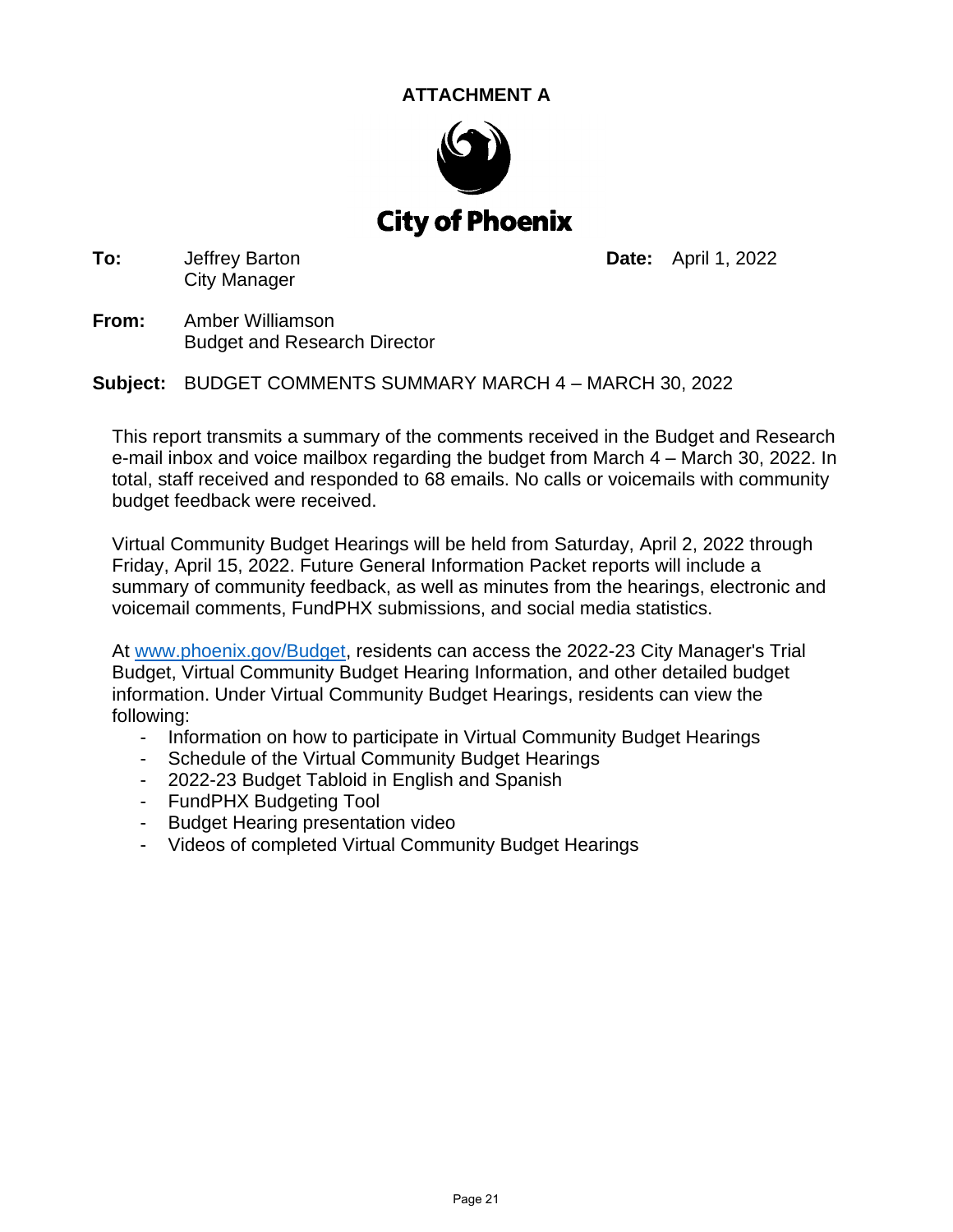#### **VOICEMAIL, ELECTRONIC, AND WRITTEN BUDGET COMMENTS RESPONDED TO MARCH 4, 2022 – MARCH 30, 2022**

#### Emails

- 1. Shannon Richmond sent an email asking that surplus funds from the Police budget be used for technologies that can assist in solving murders and other crimes.
- 2. Robyn Bezanson sent an email opposing cuts to the Police budget and would like to see an increase in the Police budget.
- 3. Claudia Deley sent an email in support of adding funds to house the unsheltered instead of funding the Police department.
- 4. Carrie McNeish sent an email in support of building new pickleball courts at Desert Foothills Park in Ahwatukee and recommended resurfacing and repainting the underused tennis courts to accommodate tennis and pickleball if building new courts cannot be budgeted in FY 2022-23.
- 5. Bernice Volinsky sent an email in support of building new pickleball courts at Desert Foothills Park in Ahwatukee and recommended resurfacing and repainting the underused tennis courts to accommodate tennis and pickleball if building new courts cannot be budgeted in FY 2022-23.
- 6. Debbie Weigert sent an email in support of building new pickleball courts at Desert Foothills Park in Ahwatukee and recommended resurfacing and repainting the underused tennis courts to accommodate tennis and pickleball if building new courts cannot be budgeted in FY 2022-23.
- 7. Donna Lee Leeds sent an email in support of building new pickleball courts at Desert Foothills Park in Ahwatukee and recommended resurfacing and repainting the underused tennis courts to accommodate tennis and pickleball if building new courts cannot be budgeted in FY 2022-23.
- 8. Mark Benson sent an email in support of installing a light and crosswalk at the intersection of Marketplace and Desert Foothills Parkway in Ahwatukee to create a safe pedestrian crossing to Desert Foothills Park.
- 9. Dalton Zingali sent an email in support of upgrading the basketball courts at Desert Foothills Park to include changing from double rim to single rim hoops and replacing or painting the backboards to include the bank shot box.
- 10.Moses Sanchez sent an email in support of installing sixteen pickleball courts and a parking lot at Desert Foothills Park in Ahwatukee.
- 11.Kathe Munyan sent an email in support of installing pickleball courts and a parking lot at Desert Foothills Park in Ahwatukee.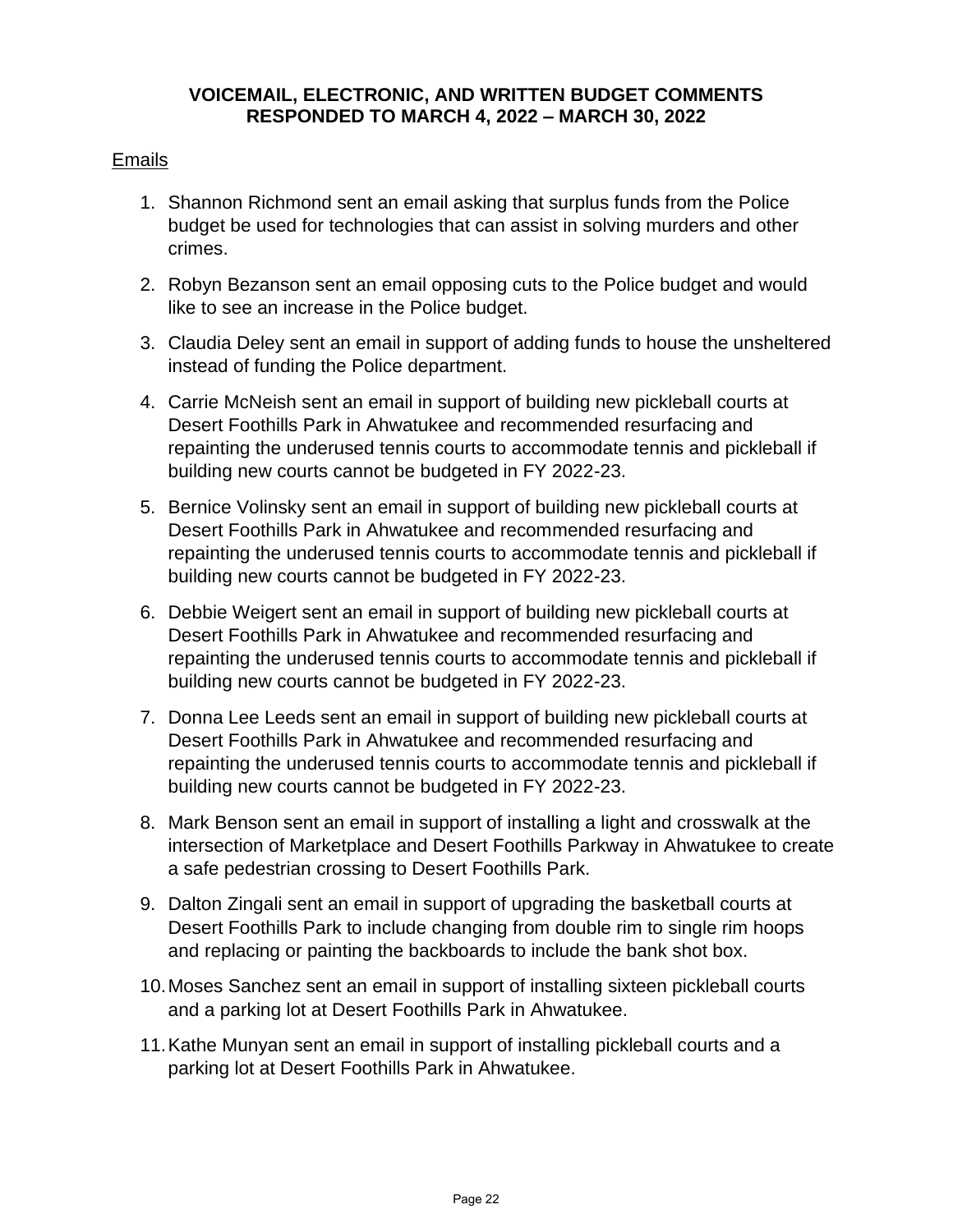- 12.Nicole Koester sent an email in support of upgrading the existing tennis courts at Desert Foothills Park in Ahwatukee to include pickleball lines and nets.
- 13.George Lemley sent an email in support of installing pickleball courts and a parking lot at Desert Foothills Park in Ahwatukee.
- 14.Eileen Sloan sent an email in support of installing pickleball courts at Desert Foothills Park in Ahwatukee.
- 15.Judy Oelkers sent an email in support of installing pickleball courts at Desert Foothills Park in Ahwatukee.
- 16.Sande Thoune sent an email in support of installing pickleball courts at Desert Foothills Park in Ahwatukee.
- 17.Skylar Troupe sent an email in support of installing pickleball courts at Desert Foothills Park in Ahwatukee.
- 18.Cindy Mercardo sent an email in support of installing pickleball courts at Desert Foothills Park in Ahwatukee.
- 19.Bruce Cather sent an email in support of installing pickleball courts at Desert Foothills Park in Ahwatukee.
- 20.Connie Schneider sent an email in support of installing pickleball courts at Desert Foothills Park in Ahwatukee.
- 21.Destin Baron sent an email in support of installing pickleball courts at Desert Foothills Park in Ahwatukee.
- 22.Carrolette Winstead sent an email in support of installing pickleball courts at Desert Foothills Park in Ahwatukee.
- 23.Debbie Roos sent an email in support of installing pickleball courts at Desert Foothills Park in Ahwatukee.
- 24.Marie Shuttleworth sent an email in support of installing pickleball courts at Desert Foothills Park in Ahwatukee.
- 25.Deborah Stevens sent an email in support of installing pickleball courts at Desert Foothills Park in Ahwatukee.
- 26.Janice Malasek sent an email in support of installing pickleball courts at Desert Foothills Park in Ahwatukee.
- 27.Valerie Peters sent an email in support of installing pickleball courts at Desert Foothills Park in Ahwatukee.
- 28.Susan Burress sent an email in support of installing pickleball courts at Desert Foothills Park in Ahwatukee.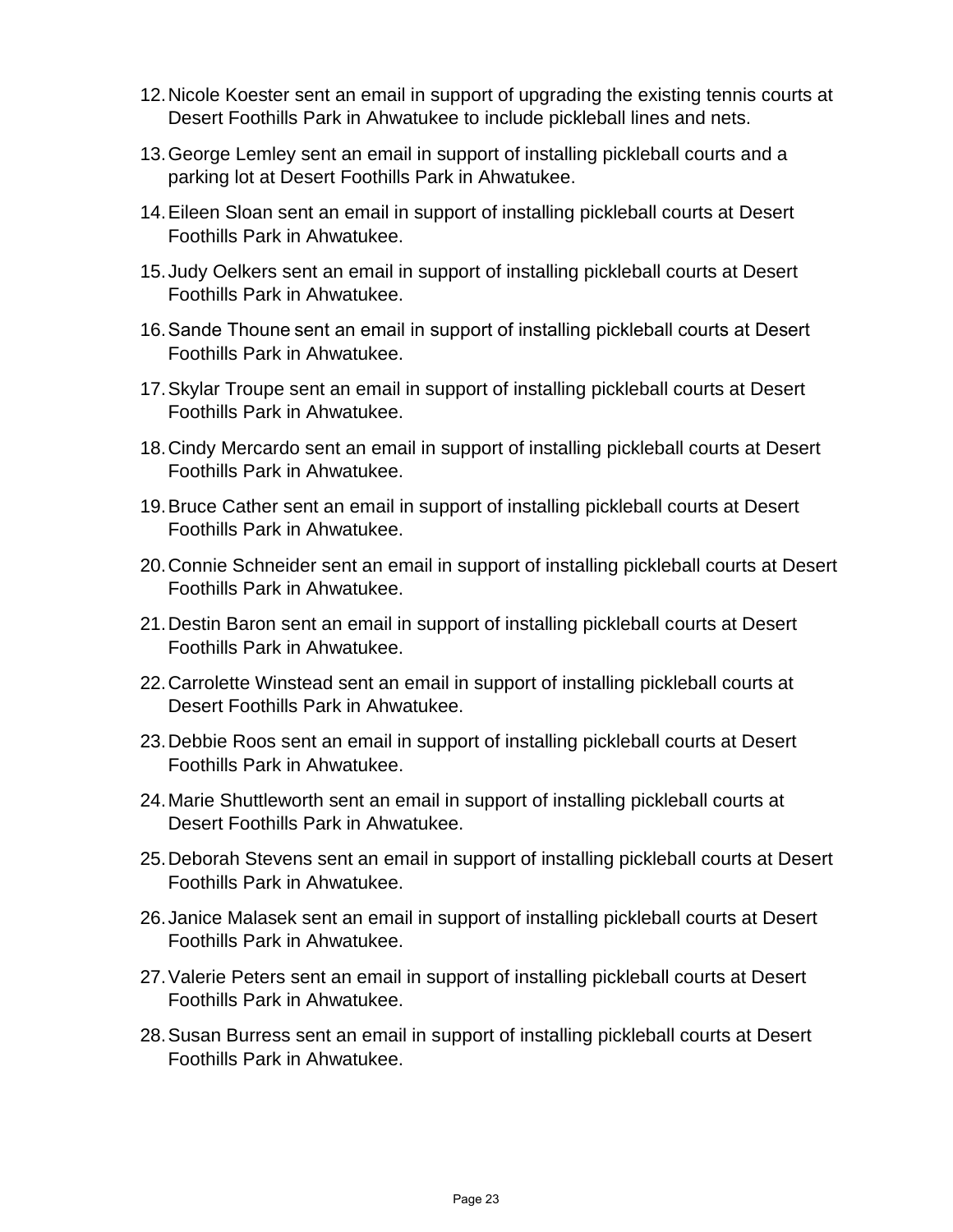- 29.Victoria Hart sent an email in support of installing pickleball courts at Desert Foothills Park in Ahwatukee.
- 30.Wendy Oliver sent an email in support of installing pickleball courts at Desert Foothills Park in Ahwatukee.
- 31.Meade Laney sent an email in support of installing pickleball courts at Desert Foothills Park in Ahwatukee.
- 32.Teresa Salazar sent an email in support of installing pickleball courts at Desert Foothills Park in Ahwatukee.
- 33.Tracy Ryan sent an email in support of installing pickleball courts at Desert Foothills Park in Ahwatukee.
- 34.Barry Skeens sent an email in support of installing pickleball courts at Desert Foothills Park in Ahwatukee.
- 35.Becky Skeens sent an email in support of installing pickleball courts at Desert Foothills Park in Ahwatukee.
- 36.Michelle May sent an email in support of installing pickleball courts at Desert Foothills Park in Ahwatukee.
- 37.Catherine Olvera sent an email in support of installing pickleball courts at Desert Foothills Park in Ahwatukee.
- 38.Man-Yun Chin sent an email in support of installing pickleball courts at Desert Foothills Park in Ahwatukee.
- 39.Christine Ahlstrand sent an email in support of installing pickleball courts at Desert Foothills Park in Ahwatukee.
- 40.Regina Schottmuller sent an email in support of installing pickleball courts at Desert Foothills Park in Ahwatukee.
- 41.Teresa Akrish sent an email in support of installing pickleball courts at Desert Foothills Park in Ahwatukee.
- 42.Teri Spiker sent an email in support of installing pickleball courts at Desert Foothills Park in Ahwatukee.
- 43.Gene Kochert sent an email in support of installing pickleball courts at Desert Foothills Park in Ahwatukee.
- 44.Johnny Byrd sent an email in support of installing pickleball courts at Desert Foothills Park in Ahwatukee.
- 45.Dawn Hansen sent an email in support of installing pickleball courts at Desert Foothills Park in Ahwatukee.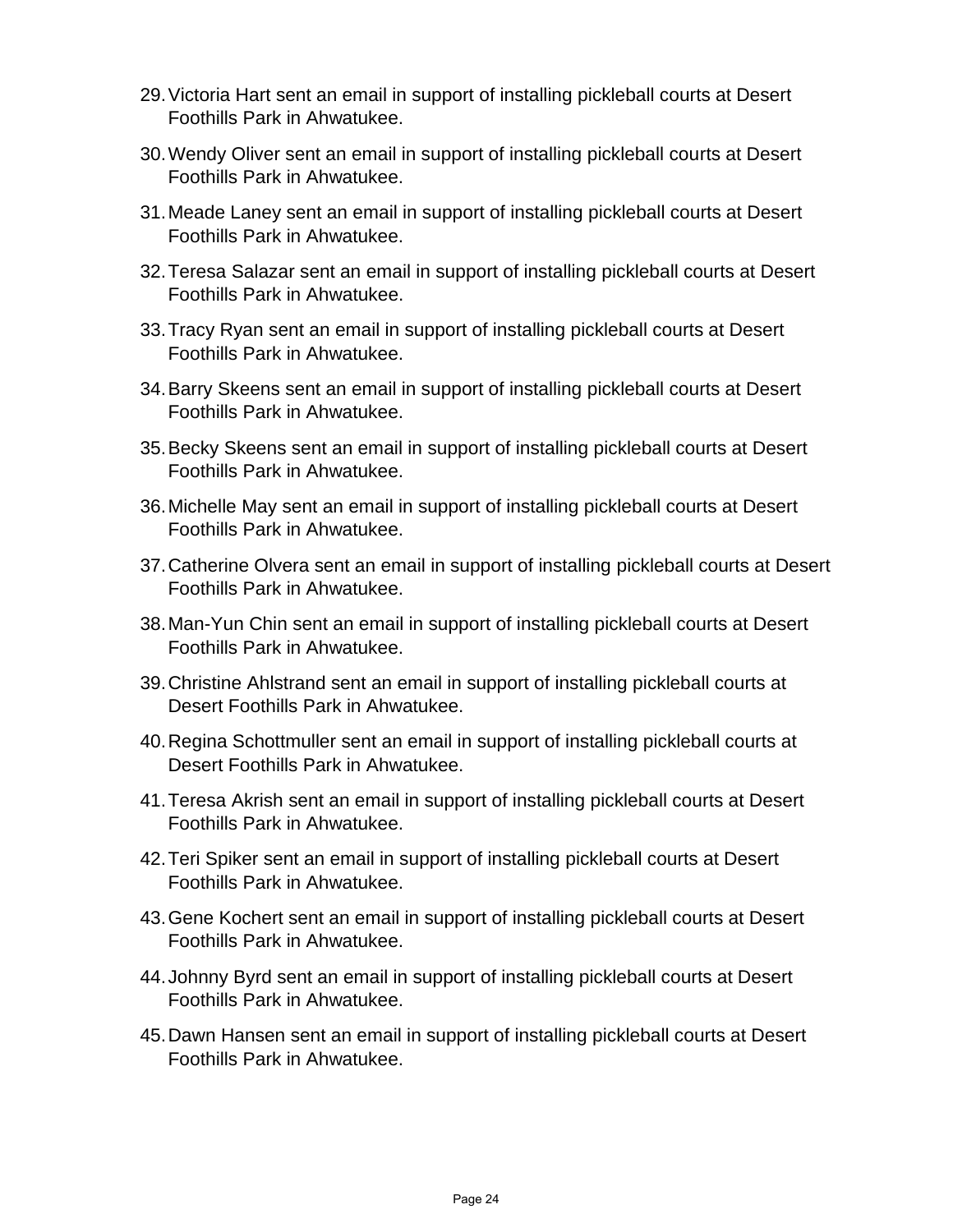- 46.Robert Blazek sent an email in support of installing pickleball courts at Desert Foothills Park in Ahwatukee.
- 47.Andrew Hansen sent an email in support of installing pickleball courts at Desert Foothills Park in Ahwatukee.
- 48.Sheryl Schweissinger sent an email in support of installing pickleball courts at Desert Foothills Park in Ahwatukee.
- 49.Lindsay Skiba sent an email in support of installing pickleball courts at Desert Foothills Park in Ahwatukee.
- 50.Sara Whitlock sent an email in support of installing pickleball courts at Desert Foothills Park in Ahwatukee.
- 51.Karen Maish sent an email in support of installing pickleball courts at Desert Foothills Park in Ahwatukee.
- 52.Nelson Strasser sent an email in support of installing pickleball courts at Herberger Park.
- 53.Mary Anne Curran sent an email in support of funding to update the restroom facilities and additional activity areas, such as pickleball courts, at Roadrunner Park and Paradise Valley Park.
- 54.Teri George sent an email opposing adding wish list items from the public in this year's budget and suggested splitting the city into smaller cities to gain a better connection with citizens.
- 55. Jennifer F, sent an email to support adding funds to add  $19<sup>th</sup>$  Avenue to the  $27<sup>th</sup>$ Avenue Community Safety and Crime Prevention Plan and increasing Public Works and Neighborhood Services budgets to make the Gated Alley Pilot Program a real and official program for Phoenix residents to address homeless encampments and criminal activity. She also requested the city code be updated to reflect current day challenges.
- 56. Kat Bur sent an email in support of adding funding to the 19<sup>th</sup> Avenue corridor along the light rail to make the area safer.
- 57.Crystal Ann sent an email in support of increasing the budget for the Gated Alley Program.
- 58.Mike C. sent an email in support of increasing the budget for the Gated Alley Program.
- 59.Alicia Tocco sent an email in support of adding funding to make the current Gated Alley Pilot Program into a city-wide program available to all residents to address homeless encampments and various criminal activity.
- 60.George & Rosemary Holusha sent an email in support of funds to restore Encanto Park by replanting trees, flowers, and flowering bushes.